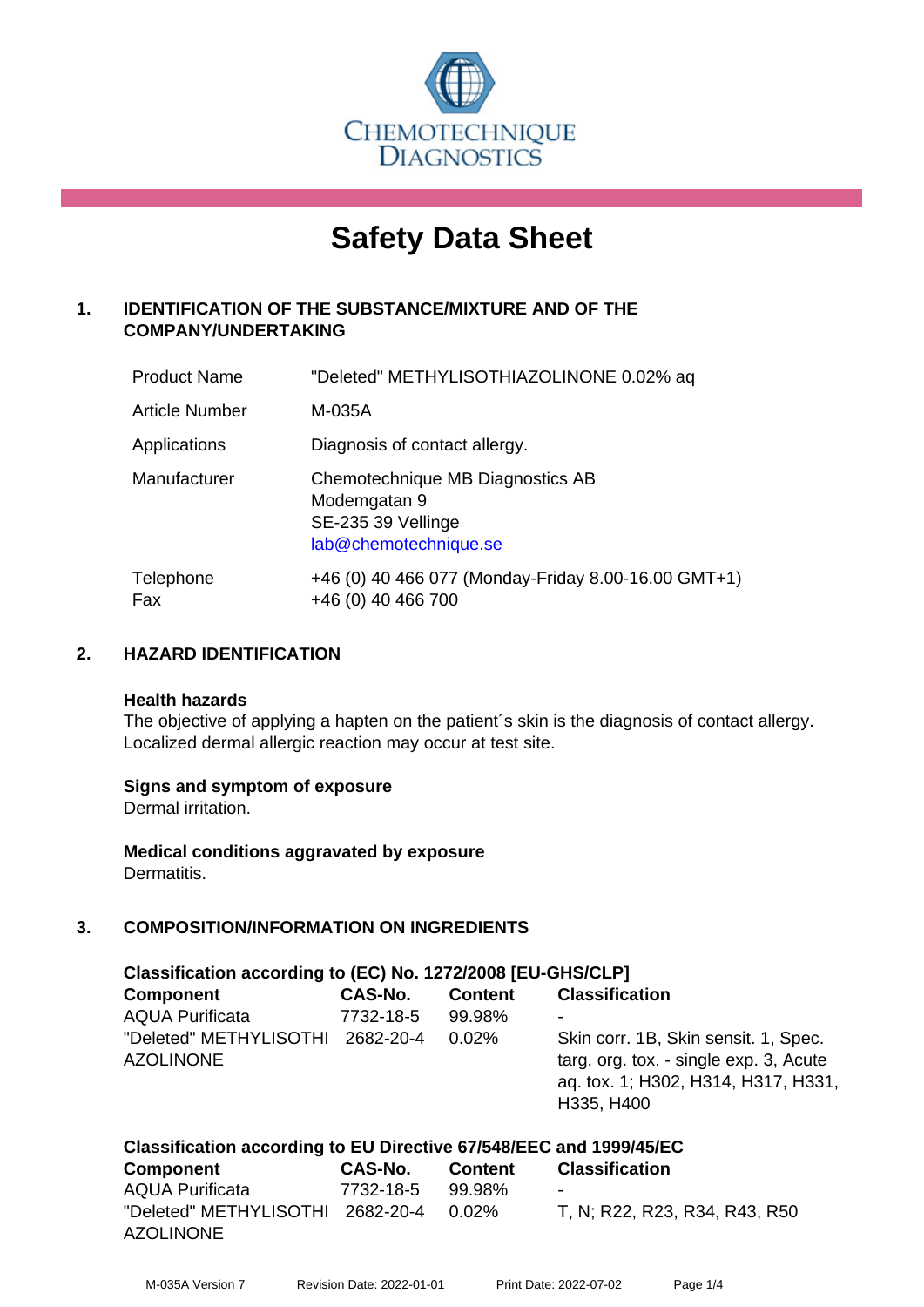## **4. FIRST AID MEASURES**

**Emergency and first aid procedures** Obtain medical attention.

## **5. FIRE-FIGHTING MEASURES\***

No data available.

#### **6. ACCIDENTAL RELEASES MEASURES**

**Steps to be taken if material is released or spilled** Contain and place in a closed container.

## **7. HANDLING AND STORAGE**

**Precautions to be taken in handling and storage** Store dark at 5-8°C. Avoid extended exposure to light. Store in a well-sealed container. FOR EXTERNAL USE ONLY.

## **8. EXPOSURE CONTROLS/PERSONAL PROTECTION**

**Respiratory protection** Not required.

**Ventilation** Local exhaust.

## **Protective gloves**

Disposal gloves.

#### **Eye protection**

Not required with normal use.

#### **Work/Hygienic practices**

Wash hands after each use.

## **9. PHYSICAL AND CHEMICAL PROPERTIES**

Odour **Odourless** 

Appearance Transparent, Colorless Liquid

Boiling point\* 100°C Flash point\* >No data available. Density\*  $1.0 \text{ g/cm}^3$ 

Self ignition\* Product does not self ignite. Danger of explosion\* Product does not present as an explosion hazard.

\*Data is shown for AQUA Purificata only

## **10. STABILITY AND REACTIVITY**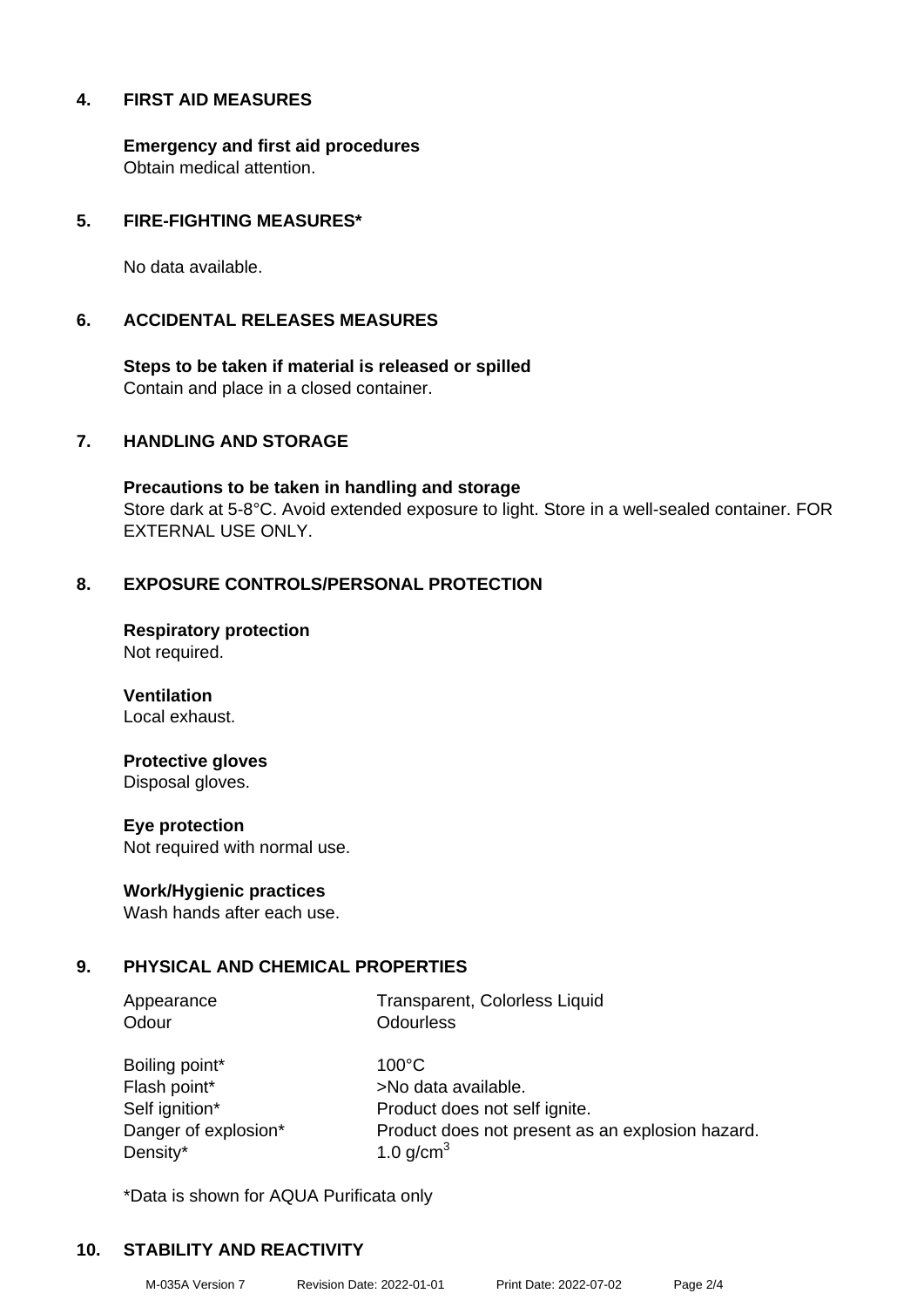## **Incompability**

May react with strong oxidizing agents.

#### **Stability**

Stable at recommended storage conditions.

**Hazardous polymerization** Will not occur.

## **11. TOXICOLOGICAL INFORMATION**

No data available.

#### **12. ECOLOGICAL INFORMATION**

No data available.

#### **13. DISPOSAL CONSIDERATIONS**

#### **Waste disposal method**

Comply with federal, state/provincial and local regulation.

#### **14. TRANSPORT INFORMATION**

Not dangerous goods.

#### **15. REGULATORY INFORMATION**

The classification is according to the latest editions of the EU lists, and extended by company and literature data.

#### **16. OTHER INFORMATION**

## **Text of H-statements and R-phrases mentioned in Section 3**

| Acute tox. Oral 4                     |                           | Acute toxicity, Oral (Category 4)        |          |  |
|---------------------------------------|---------------------------|------------------------------------------|----------|--|
| Acute tox. Inhal. 3                   |                           | Acute toxicity, Inhalation (Category 3)  |          |  |
| Skin corr. 1B                         |                           | Skin corrosion (Category 1B)             |          |  |
| Skin sensit, 1                        |                           | Skin sensitization (Category 1)          |          |  |
| Spec. targ. org. tox. - single exp. 3 |                           | Specific target organ toxicity - single  |          |  |
|                                       |                           | exposure (Category 3)                    |          |  |
| Acute ag. tox. 1                      |                           | Acute aquatic toxicity (Category 1)      |          |  |
| H302                                  |                           | Harmful if swallowed.                    |          |  |
| H314                                  |                           | Causes severe skin burns and eye damage. |          |  |
| H317                                  |                           | May cause an allergic skin reaction.     |          |  |
| H <sub>331</sub>                      |                           | Toxic if inhaled.                        |          |  |
| H335                                  |                           | May cause respiratory irritation.        |          |  |
| H400                                  |                           | Very toxic to aquatic life.              |          |  |
|                                       |                           | Toxic                                    |          |  |
| N                                     |                           | Dangerous for the environment            |          |  |
| R <sub>22</sub>                       |                           | Harmful if swallowed.                    |          |  |
| R <sub>23</sub>                       |                           | Toxic by inhalation.                     |          |  |
| M-035A Version 7                      | Revision Date: 2022-01-01 | Print Date: 2022-07-02                   | Page 3/4 |  |